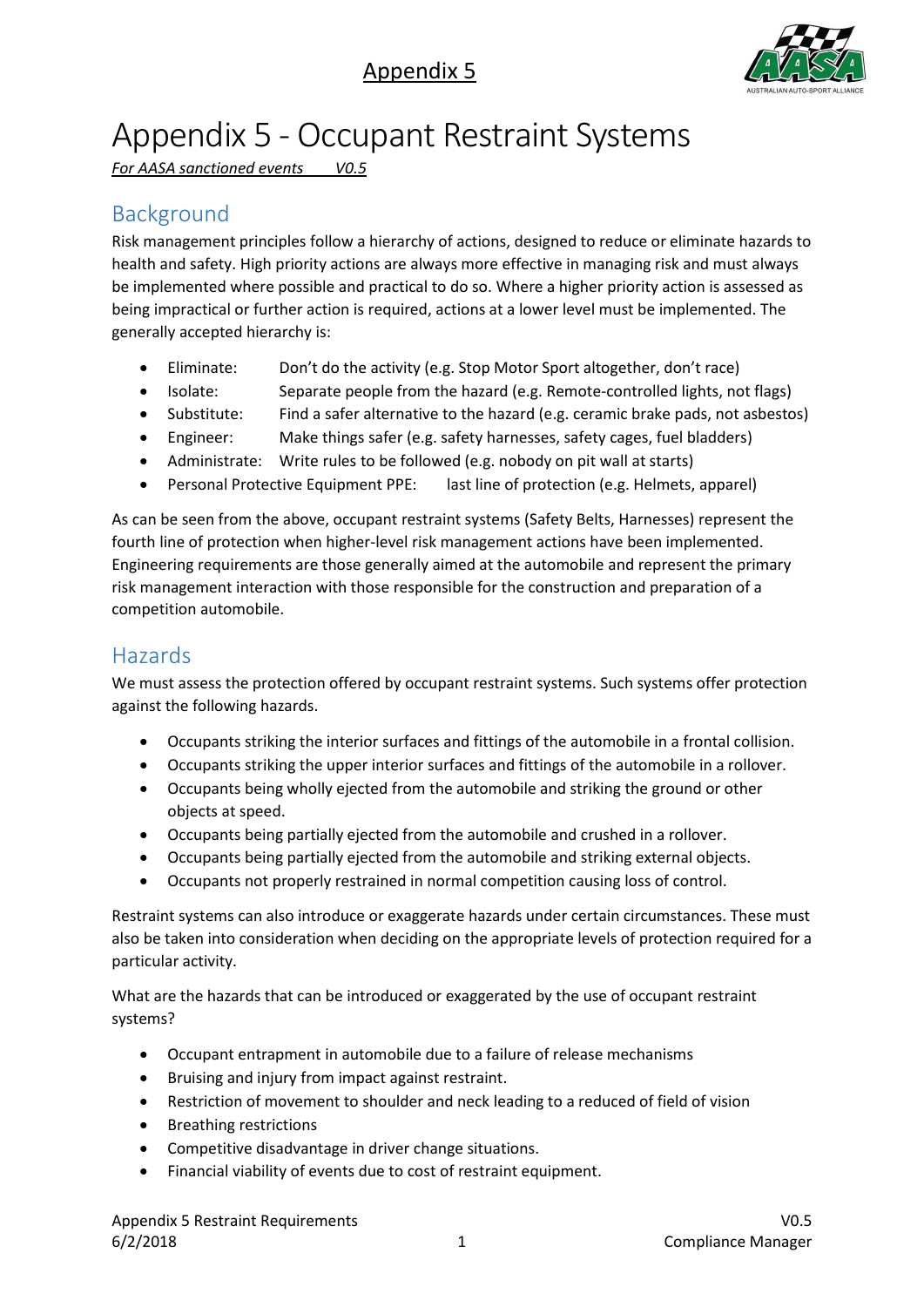

# Types of Restraint

### Level 1 – No Restraint

No restraint required. This may be appropriate for the following situations:

- Low speed events in which the likelihood of collision and rollover incidents is remote, and where the wearing of a restraint may affect the driver's ability to control the automobile.
- Karts and other lightweight automobiles without crushable structures and rollover protection where the occupant is less likely to sustain injury by being thrown clear in an incident.
- Automobiles of historical significance where the structure or nature of the automobile would render the fitment of occupant restraint systems impractical without modification that would seriously affect their historical significance. This exemption will be recorded in the AASA Passport.

### Level 2 – Two strap lap belt

A two-strap belt that couples in the centre and passes over the occupants hips. Such a restraint may be appropriate for:

- Low speed events in which the likelihood of collision and high speed rollover incidents is remote, and where the wearing of a more complex restraint may affect the driver's ability to control the automobile.
- Automobiles of historical significance where the structure or nature of the automobile would render the fitment of more complex systems incorporating upper body restraint impractical without modification that would seriously affect their historical significance. This exemption will be recorded in the AASA Passport.

### Level 3 – Lap-sash belt

A lap sash safety belt is composed of a single strap mounted to the automobile at one end below the driver's hips on one side, and at the other end to a point at shoulder height on the same side. It is attached in use via a sliding detachable buckle to a second strap or semi rigid stalk. This is mounted to the automobile at the occupant's hips on the other side. This effectively forms a lap belt with additional diagonal restraint across the occupant's chest. Such a harness may incorporate an automatic retraction and locking system to enable the harness to adapt to occupants of varying size and seat location. A lap-sash belt is the standard requirement for all front seat occupants in automobiles operating on public roads. As such, the use of such belts should be regarded as the minimum acceptable in all competition events meeting the definition of "Road Level Risk".

### Level 4 – Four-strap harness

A four-strap harness has four straps in contact with the occupant's body. Two of these straps pass over the occupant's hips to form a lap belt whilst a strap over each shoulder extends down to the lap-belt section providing upper body restraint. The shoulder straps may be separate straps that attach to a 4-way buckle assembly, or may be permanently attached to the relevant lap belts by the harness manufacturer. A four-strap harness provides improved restraint capabilities in forward and rollover impacts compared to a Lap-sash belt. It also provides a significant increase in the ability of the restraint to minimise lateral movement in the event of a side impact.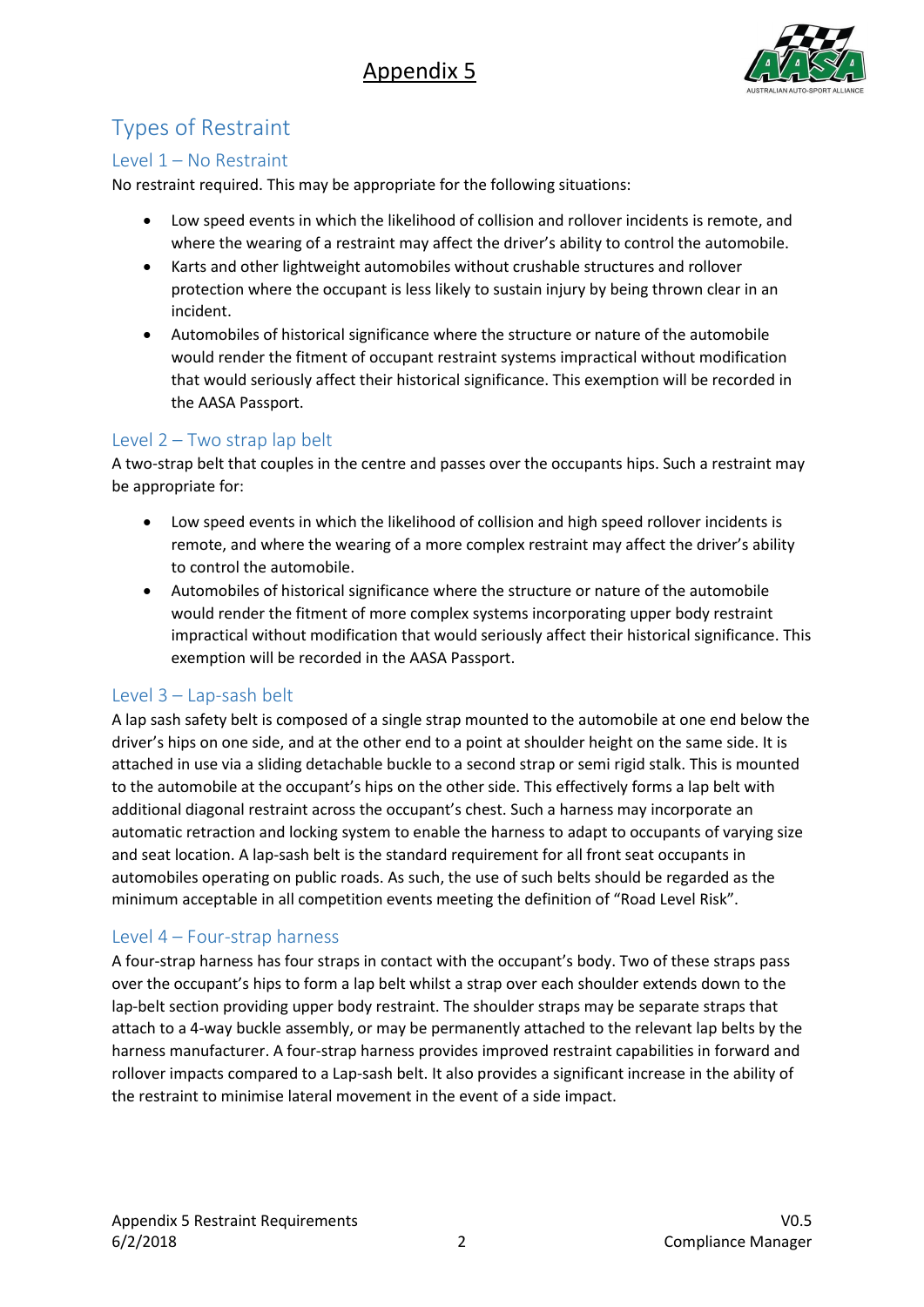## Appendix 5



A four-strap harness is the minimum requirement for all competition that exposes the occupants to greater than Road Level Risk. This includes the following:

- Circuit races
- Tarmac rallies
- Gravel rallies with Special Stage sections
- Off Road Events
- Speedway and Superspeedway events.

A four-strap harness is not acceptable in automobiles with recumbent occupant seating however.

#### Level 5 – Five-strap harness

A five-strap harness is created when a crotch belt is added to what is otherwise a four-strap harness. Contrary to popular belief, this fifth belt is not intended to prevent "submarining" by restraining the occupant at the crotch area in the same manner as the shoulder straps bear on the shoulder. Rather, it is designed to hold the buckle in place low on the body by reacting against the forces applied by the shoulder straps. The primary restraint is always through the lap and shoulder straps.

A five-strap harness can be used whenever a four-strap harness is specified. A five strap harnesses must be used whenever the mounting points for the lap belt cannot meet the requirements shown in Drawing RS-8. This is particularly important when the occupant's seat is in a more reclined position.

#### Level 6 – Six-strap harness

A six-strap harness utilises two separate crotch straps in place of the single strap used with a fivestrap harness. This type of harness is indicated whenever the occupant is seated in a significantly reclined/recumbent position but may also provide a benefit in a Touring Car scenario. With a recumbent driver, the lower two crotch belts are designed to be passed under the driver's legs, and mount to the chassis in an area close to the hips. This mounting point is often co-located with the main lap belt mountings. These straps assist in preventing forward motion whilst also assisting to maintain the buckle's location against shoulder strap tension. Such harnesses should be used with an appropriate supporting seat structure.

In a Touring Car (Saloon) situation, the two straps must pass through the seat between the driver's legs and be mounted slightly behind that area. The two straps should be mounted well apart to help pull the belts away from the genital area.

### General

### Strap width

The use of 75mm wide straps on any restraint system is highly recommended. The wider straps spread the loads over a larger area of the skeletal structure, reducing the likelihood of injury. All SFI and FIA spec harnesses utilise 75mm straps for the primary harness. Harnesses designed for use with certain types of head restraint utilise narrower 50mm shoulder straps. Such harnesses are marked accordingly and must only be used in conjunction with the appropriate head restraint.

### Strap length

Harness straps should be kept as short as possible. In spite of the theory that a certain amount of stretch in a harness is good, the occupant is far better protected by being held rigidly by the harness whilst allowing the crushing of the automobile to reduce the overall acceleration. A loose belt will mean that the occupant will travel at undiminished speed in the initial stage of the collision, whilst

Appendix 5 Restraint Requirements V0.5 6/2/2018 3 Compliance Manager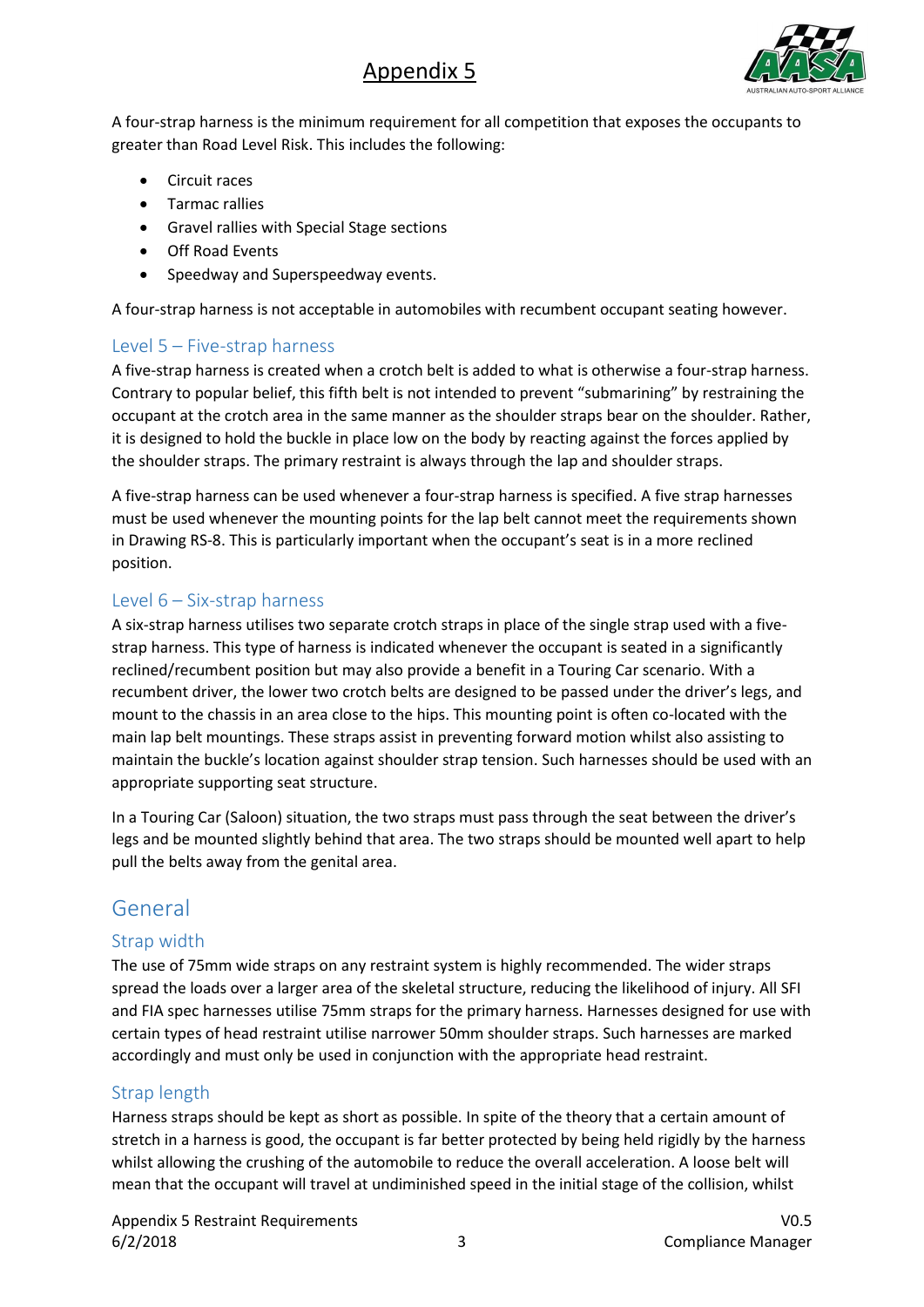# Appendix 5



the automobile slows down. The occupant then suffers a double impact: first with the harness straps, and then the remainder of the impact as the automobile reduces speed.

Short straps assist with keeping the belts tight. Short shoulder straps also provide better protection in lateral and rollover situations where the occupant has a tendency to rise, or move sideways, during the impact.

### Supplementary Straps

Harnesses with two straps over each shoulder have been developed for use with certain types of Frontal Head Restraint. The primary strap passes under the device whilst the other passes over, and restrains the device. As the upper straps do not contact the body, they are not considered as additional straps for the purposes of identification. Mounting of the shoulder straps with such designs shall be in accordance with the instructions supplied by the harness manufacturer.

### Harness Serviceability

At scrutiny, and during competition, a seat belt restraining device must always be serviceable and fit for purpose during competition. Any seat belt/restraining device must always be in physically good condition, be free of signs of fraying or cuts and tears, have no evidence of UV or visible light damage, and no sign of any chemical contamination, when visually inspected.

A seat/belt/restraining device must also be in the date range of the serviceable period, as advised by the manufacturer.

However, due to extensive testing by a reputable external contractor, an FIA labelled belt, assuming continuance of serviceable condition, may be used for up to five years beyond the end of use date as provided by the manufacturer. Notwithstanding the date range, a restraining device must be suitable for service, as inspected at event scrutiny, at all times during competition.

An SFI labelled seat belt restraining device, may not be used beyond its end date, except for up to one year after expiry, and in one event only, at which the AASA Vehicle Passport MUST be endorsed to ensure belt replacement is undertaken before use in a subsequent event.

### Window Nets

### Circuit Racing

Automobiles which are required to have a safety cage Class 2 or 3 are required to have a safety nets fitted to the driver's door.

### Ride Vehicles

Automobiles which are specifically designed for passengers required to have a safety cage Class 2 are required to have a safety nets fitted to the drivers and passenger's door.

### Off Road Racing

Automobiles which are required to have a safety cage Class 2 or 3 are required to have a safety nets fitted to the driver's and navigator's door. Unless wrist restraints to SFI 3.3 are fitted in accordance with the AASA Off Road Racing General Requirements section 19 restraining each occupant's limbs within the vehicle.

### Tarmac/Gravel Rallying

Automobiles which are required to have a safety cage Class 2 or 3 are required to have a safety nets fitted to the driver's and navigator's door.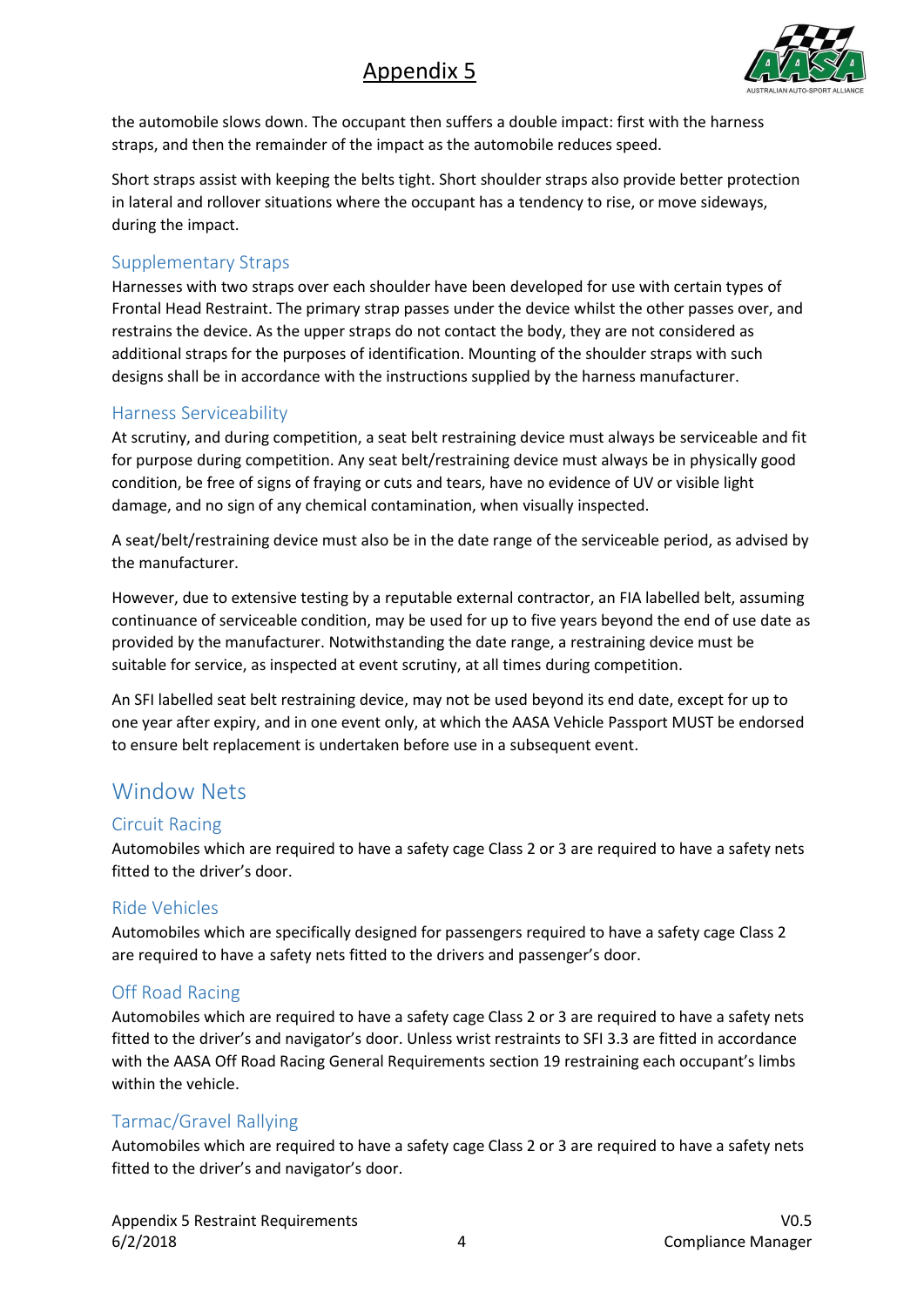

### Fitment

Automobiles which are required to have a safety cage Class 2 or 3 are required to have a safety nets fitted to the driver's and navigator's as follows:

- The window net must cover the opening forward to the centre of the steering wheel.
- It may be altered to ensure unrestricted view of mirrors.
- The net must be fastened to ensure that the mechanism can be detached with one hand even if the vehicle is overturned. The lever or handle must be visibly a different colour.
- Press button systems are allowed provided it is visible from outside the vehicle.
- Where an unmodified door (post 1970) retains the original OEM shatterproof window on the drivers or passenger's door then that is sufficient to comply with these requirements.
- Where an automobile retains the original OEM door, latches and hinges then the net may be mounted on the door frame all other automobiles must be mounted to the safety cage.

### Mounting of restraint systems

Mounting of each restraint system should be in accordance with any guidelines/instructions supplied by the harness manufacturer.

In any case, mountings should be to a substantial section of the automobile. The forces involved in a serious impact are substantial, with shoulder/lap straps being forced to bear in excess of 800kgF each. By default, the shoulder straps should be attached to the safety cage, where such is fitted. Owners of road cars that will see substantial track time should consider fitting a demountable harness bar close behind the front seats. This will enable the use of a Level 4 harness. Child restraint anchorages on the rear parcel shelf are almost certainly not strong enough.

*Note: whilst competition harnesses are very strong, they do not comply with the ADR requirements for road use. If you use your competition automobile on the road, the OE lap/sash belt must be retained and used for all open road sections*.

Where lap and crotch strap mountings are made onto unreinforced areas of the floor pan, reinforcement plates must be used beneath the floor. These must be of minimum dimensions 50mm x 75mm x 3mm, with rounded edges. Utilise factory harness mounts where appropriate, but be aware that many manufacturers utilise metric threads, such as M11 x 1.25, rather than the more common 7/16-20 threads found on most eyebolts from specialist motorsport suppliers.

Where eyebolts are used, they must be aligned so the hole is perpendicular to the path of the strap. The eyebolts must be screwed home onto the surface of the mount. Crushable washers (copper, aluminium) should be used under the head to obtain correct alignment. Leaving a gap under the head of an eyebolt can reduce its strength by 50%. The locks of snap-in strap mounts must be secured with split pins through the holes provided to prevent accidental release.

Where mounting pates are bolted to the mounting point, care must be taken to ensure that the strap is not pinched. Utilise a spacer of sufficient height to clear the strap. Mounting bolts should be minimum of Grade 8.8 (Grade 8 imperial), 10mm minimum diameter in single shear or 8mm in double shear. It is desirable that the mounting plate bears on the shank of the bolt, not the thread.